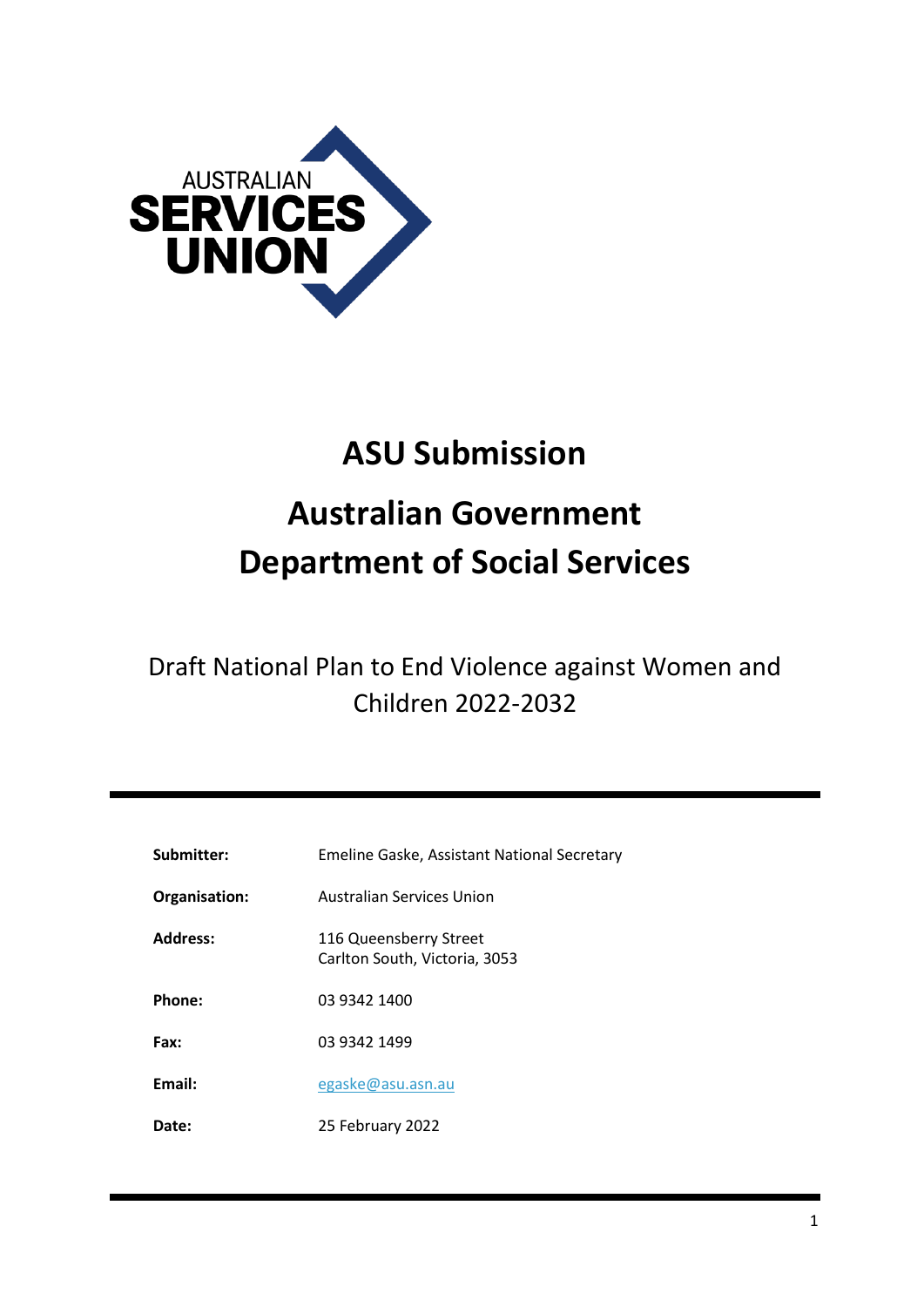## **Contents**

| ASU response to the Draft National Plan to End Violence against Women and Children 2022-2032  4 |  |
|-------------------------------------------------------------------------------------------------|--|
|                                                                                                 |  |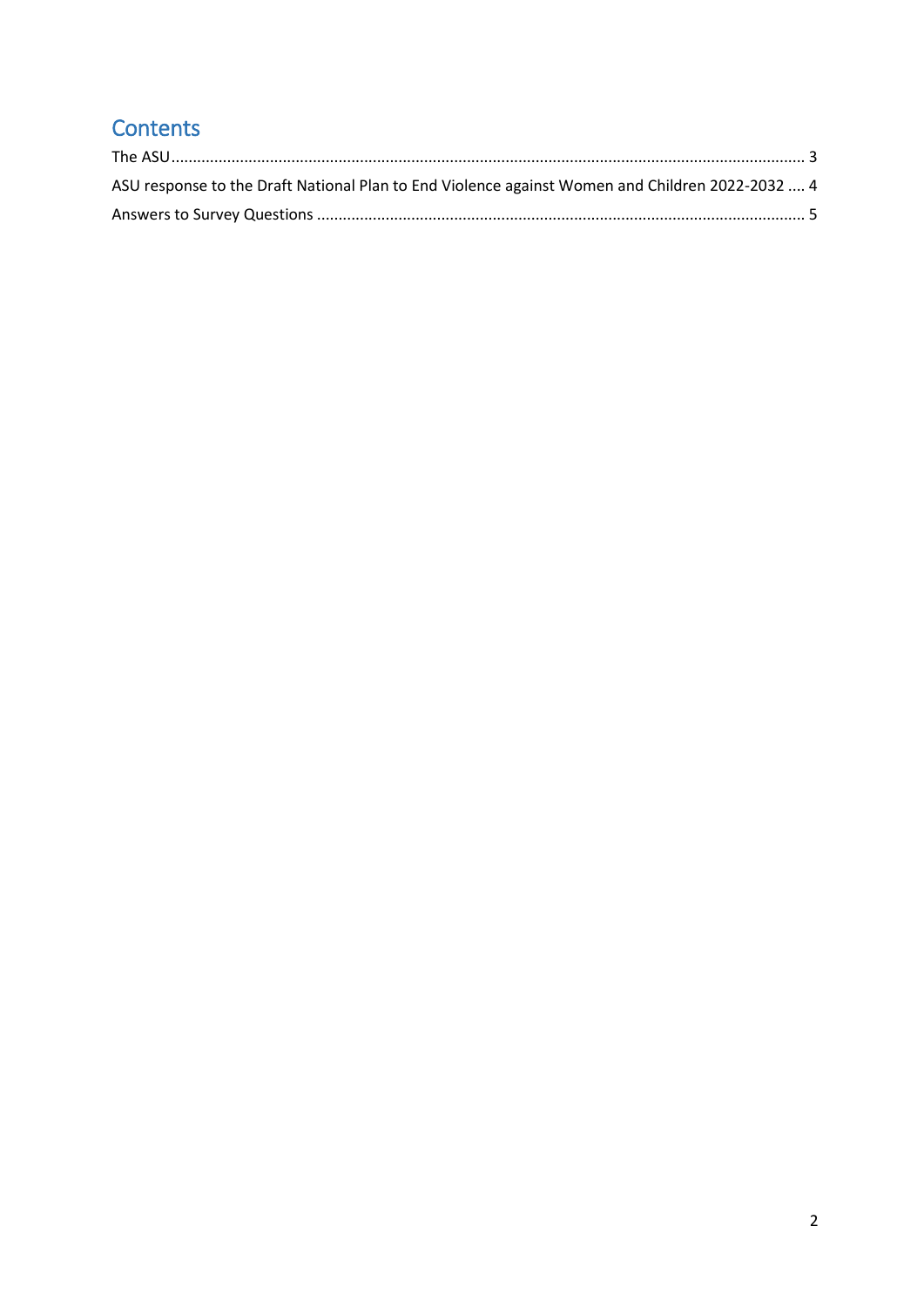#### <span id="page-2-0"></span>The ASU

The Australian Services Union ('**ASU**') is one of Australia's largest unions, representing approximately 135,000 members. ASU members work in a wide variety of industries and occupations in both the public, private and community sectors.

The ASU represents workers throughout the not-for-profit and the social and community services sector. The Union has members throughout every state and territory. Our members work with people who are living with family, domestic and sexual violence and the related protection of children and young people.

Of specific relevance, the ASU represents workers who are employed in the following areas:

- Youth and child protection
- Out of home care
- Refuges for women, children, families, young people and men
- Homelessness, housing and tenancy services
- Family support services
- Disability services
- Health and mental health
- Alcohol, gambling and other drugs of addiction and rehabilitation
- Aged care
- Rape, domestic and family violence
- Aboriginal services
- Migrant and settlement services
- **•** Prisoner rehabilitation
- Community Legal Services
- Community and neighbourhood services
- Policy and advocacy services
- Community transport

ASU members are highly skilled practitioners. They hold qualifications in law, psychology, management, social sciences, welfare work, disability work, social work, youth work, child protection, aged care and community work, mental health, drugs and alcohol counselling and a long list of other specialist qualifications.

We support our members who work every day to end violence against women and children.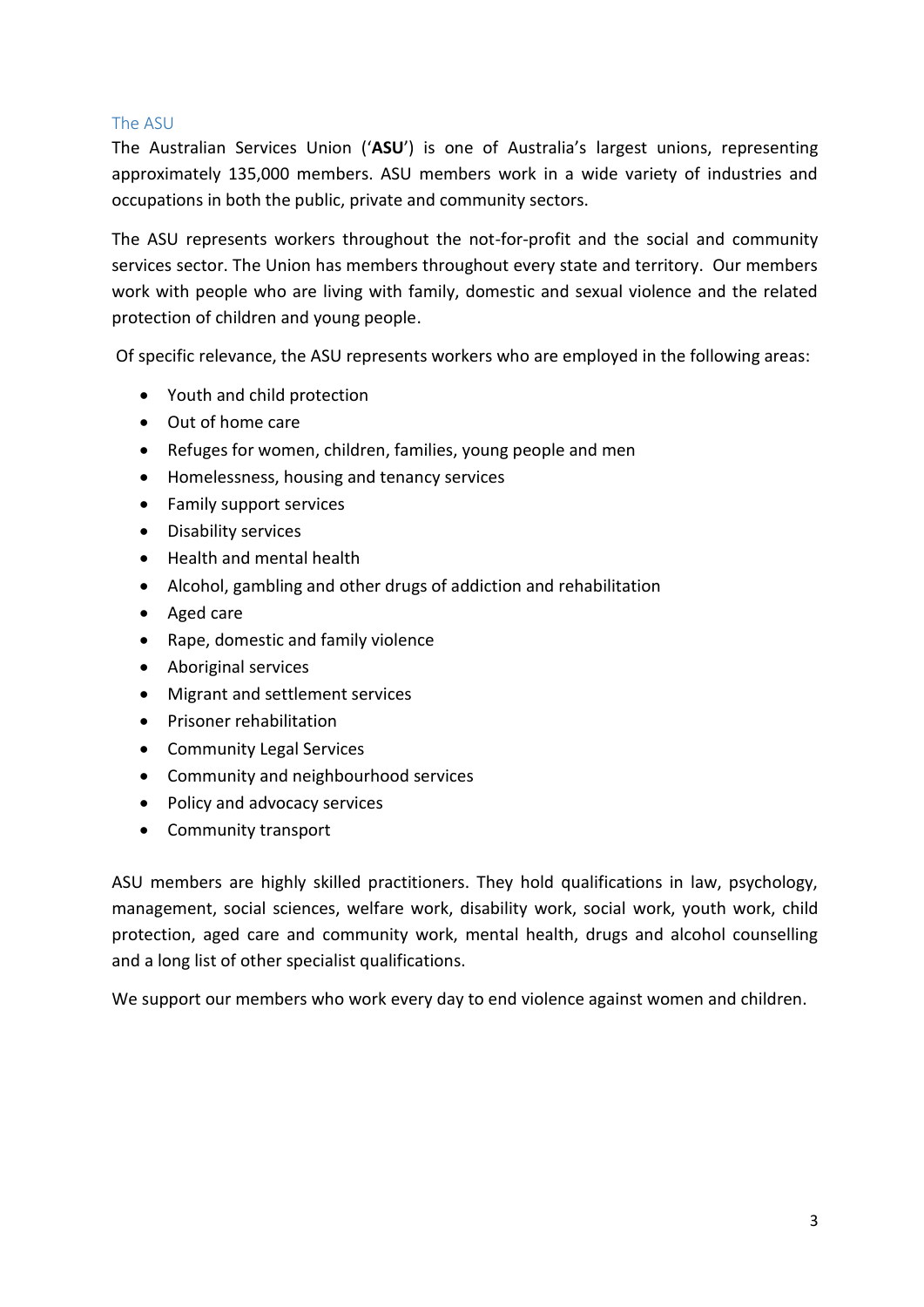## <span id="page-3-0"></span>ASU response to the Draft National Plan to End Violence against Women and Children 2022-2032

Violence against women and children is a national crisis that requires immediate and meaningful action.

The Draft Plan offers a serious, if brief overview of the major issues confronting women and children living with violence in Australia. But it does little more than provided an overview of the prevalence, drivers and different forms of gender-based violence in Australia. The Draft Plan must include operationally specific commitments, including measurable outcomes, timelines or budgets. Further, it fail to engage meaningfully with the Statement of the Delegates to the National Women's Safety summit.

Women and Children have the right to live free from violence. Ending violence against women and children must be a priority for all Australian governments. The plan must address safety in the home, at work, and out in the community.

Ending violence against women and children also requires community wide prevention and response. The commitments we are requesting are response driven so we need an approach that addresses this crisis through our community and our systems of work.

Workplaces have a key role to play in ending the national family violence crisis. Women have the right to organise collectively in the workplace to demand protection against violence in the workplace and support when they experiencing violence away from the workplace. The ASU's members have won family and domestic leave and other workplace protections at many employers.

The National Plan should recognise the role of unions. However, a woman's safety should not depend on her employer. National action is needed to ensure that all women have the same rights at all workplaces.

#### **Recommendations**

The ASU's recommendations identify practical policy measures to ensure to end violence against women and children in Australia.

- 1. Introduce a universal entitlement to 10 days of paid Family and Domestic Violence Leave into the National Employment Standards.
- 2. Implement a funded portable training entitlement for workers in the disability sector.
- 3. Procurement in the community and disability sectors should be based upon a minimum 'floor price', with the six foundation planks:
	- Wages for all workers, cannot be lower than *Social, Community, Home Care and Disability Services Industry Award 2010* rates.
	- Provision will be made in the price for accrual of portable leave entitlements, including portable long service leave.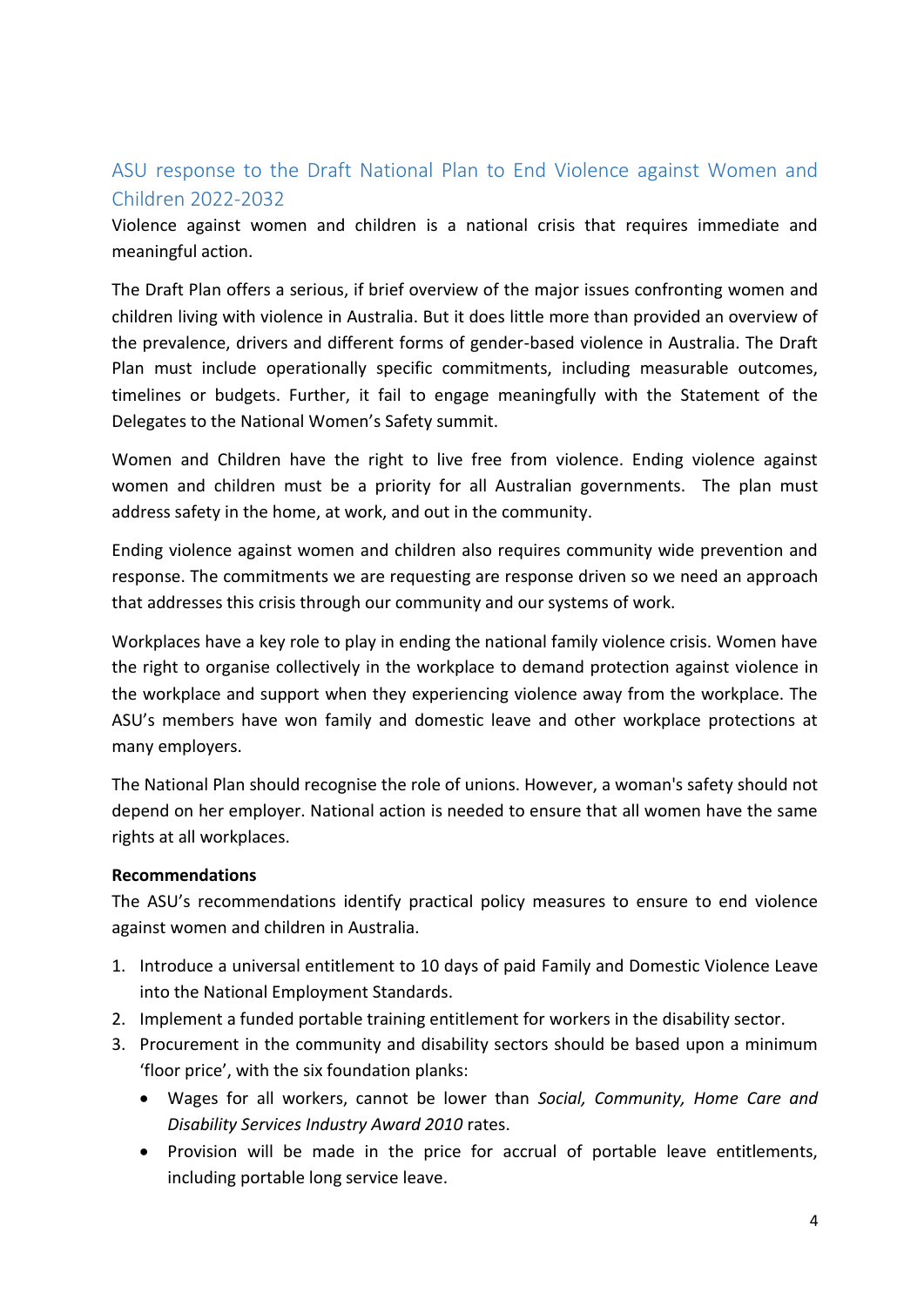- Adequate overhead costs for all workers, regardless of the nature of their employment, including professional supervision, safe ratios, professional development and training and on-boarding.
- End of contract considerations for all workers, who do not receive a casual loading, including redundancy and outplacement.
- Continuity of service provisions; price should be modelled on maximising permanent employment rather than casual or fixed term contracts.
- Providers required to comply with industrial law.
- 4. Fund a Community Languages and Cultural Competence Allowance (CLACCA) in the community sector, similar to that which is in operation in the public sector to recognise the specialist skills required to work with people from diverse backgrounds.

## <span id="page-4-0"></span>Answers to Survey Questions

**Q6. Does the Draft National Plan reflect the needs and experiences of women and children?**

The Draft National plan provides an overview of the prevalence, drivers and different forms of gender-based violence in Australia. However, a very significant deficit is its failure to properly address the impact on women in the workplace who are living with violence.

## **Q7. Does the Draft National Plan meaningfully reflect issues highlighted through stakeholder consultation and the National Summit on Women's Safety, including the experience of victim-survivors?**

No. The Draft Plan summarises the issues raised by stakeholders, the National Summit on Women's Safety and the experience of victim-survivors. However, the Draft Plan fails to engage with those issues 'meaningfully' because it lacks clear commitments to act and fails to recognise the important leadership of community and representative organisations on this issue.

## Women's safety in the workplace

Domestic and family violence is a workplace issue and impacts upon workplaces in several ways. Workplaces have a key role to play in ending the national family violence crisis. Women have the right to organise collectively in the workplace to demand protection against violence in the workplace and support when they experiencing violence away from the workplace.

The Statement by Delegates to the National Women's Safety Summit in September 2021 notes that*:* 

*Achieving gender equality is key to preventing violence: It must recognise the joint role of government, business and unions in coming together to develop universal access to paid family and domestic violence leave.*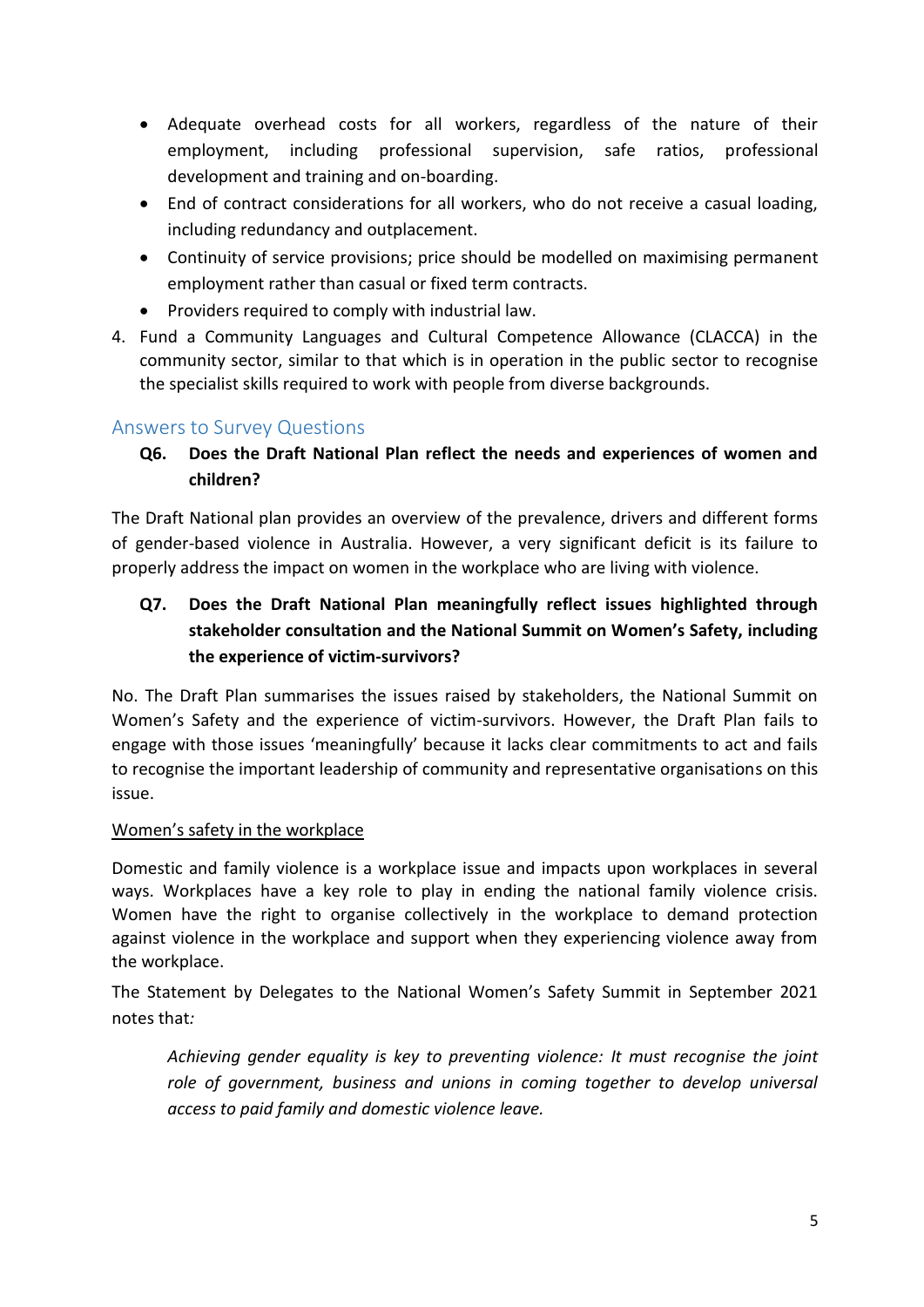Delegates also recommended that:

*All governments should continue to deliver on relevant recommendations to prevent and address sexual harassment in Australian workplaces. The Commonwealth Government must continue to prioritise delivery of all recommendations of the Respect@Work Report.*

The Respect@Work report is only mentioned in passing and no detail is provided about its implementation or connection with the broader plan.

The Draft Plan should commitment the Federal Government to providing a minimum of 10 days paid Family and Domestic Violence Leave and further assistance including subsidised loans, access to emergency housing and even emergency pet care. These initiatives make it easier for an employee to leave a situation that threatens themselves and/or their children.

Sexual harassment at work must be addressed by our WHS/OHS laws, our workplace laws and our anti-discrimination laws (including implementing every recommendation in the Respect@Work Report that the government has committed to adopting).

The national plan should be strengthened by broadening the definition of sexual harassment and addressing the urgent reforms needed in anti-discrimination, workplace, and work health and safety systems to prevent sexual harassment in the workplace.

Further, the Draft plan must be amended to recognise the important role that unions play in addressing violence against women.

#### Women with a disability

The Draft National Plan refers to the experience of people with disability, but provides few specific measures to address their needs.

Disappointingly, there is minimal reference at all to the Government's own *Australia's Disability Strategy 2021 – 31*, and no discussion of its recommendations, which set out a detailed measures and a strategy for dealing with violence and the risk of violence confronted by people with disability, based upon consultation with people with disability and the workforce.

The Draft National Plan refers to the experience of people with disability, but there is almost no reference at all to the Federal Government's *Australia's Disability Strategy 2021 – 31*, which specifically refers to the importance of coordination with the *Draft Plan to Address Violence against Women and Children*.

*Australia's Plan for Disability 2021-31* recognizes the prevalence of violence in the lives of people with disability. In its *Policy Priority 3*: Policies, processes and programs for people with disability promote gender equality and prevent violence against groups at heightened risk, including women and their children it says:

*To improve the safety of people with disability there is a need to take targeted action for groups at heightened risk of violence. Women, children and young people are at a*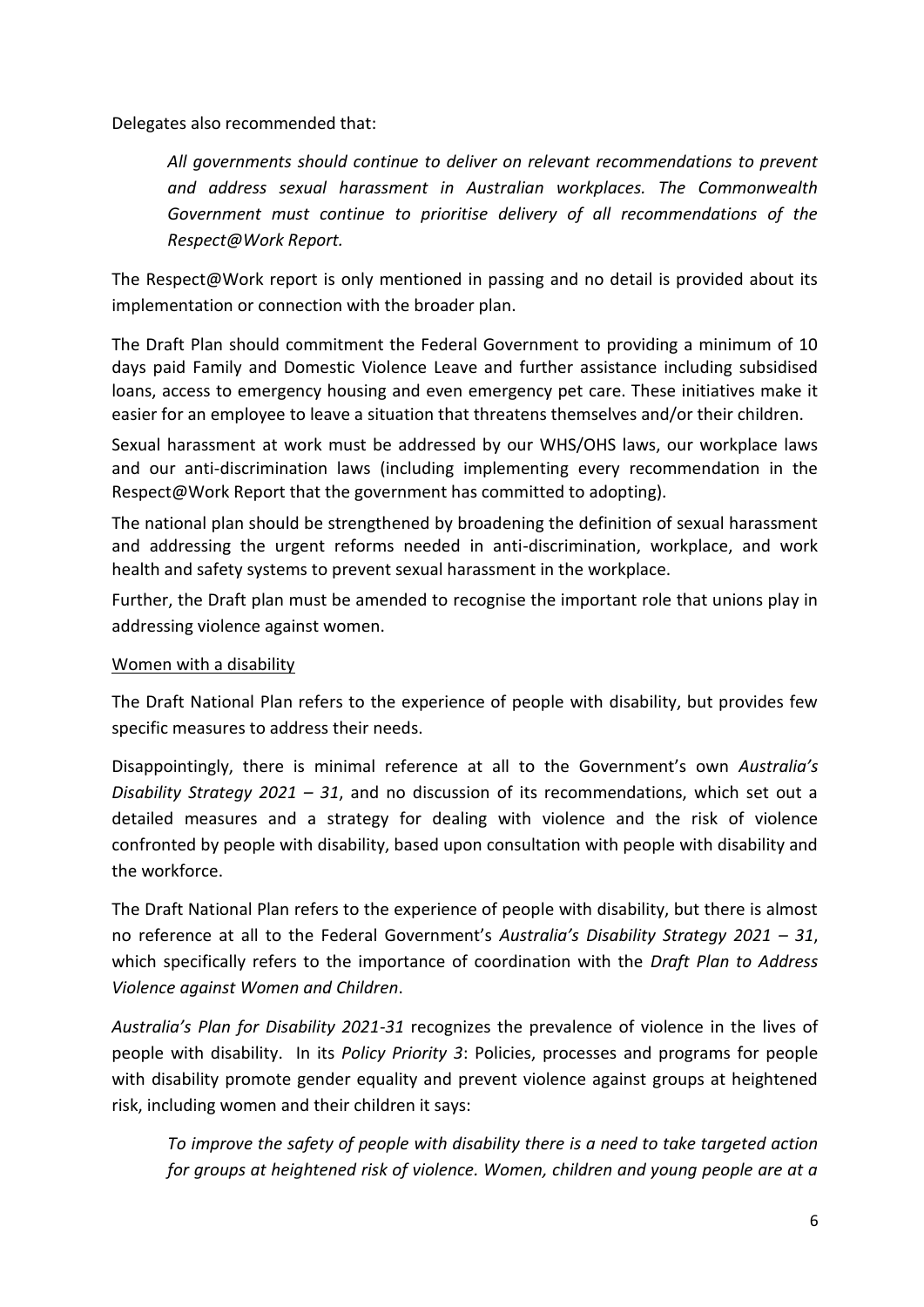*particularly heightened risk of violence, abuse, neglect and exploitation. Effective preventive actions targeting violence against women and children require an inclusive and collaborative effort across a range of settings. The Strategy should be considered in conjunction with other plans such as the next National Plan to Reduce Violence against Women and Children and the next National Framework for Protecting Australia's Children.* 

It goes on to say:

*… Australian research has similarly found that women with disability were twice as likely to say they had experienced sexual harassment at work as those without a disability. This data and research is consistent with other research which has suggested that women with disability are at greater risk of violence than other people in the community.<sup>1</sup>*

Yet there is no response in the Draft Plan, no commitment to consult or work with those who developed *Australia's Plan for Disability 2021-31* and no detail that would suggest a real understanding of the issues that it raises.

There is a need to build capacity amongst the NDIS and broader disability workforce to address violence against women. The people most likely to identify the risk of violence, or the fact of violence are those frontline disability support workers. But this will require the further professionalization of that workforce. Investing in ongoing training and support for those frontline workers is absolutely essential as the most effective means of preventing, identifying and responding to violence for people with disability. To maximise the potential of the NDIS to deliver a suite of high-quality, individualised services to hundreds of thousands of individual participants who are currently living with violence, or at risk of violence, the system needs a strong and immediate strategy to facilitate ongoing investments in workforce development, training, and job quality.  $2$  This must be addressed in the Draft Plan.

Unfortunately, the reality is that rhetoric of the Draft Plan about the need for a well-skilled workforce as an essential part of working with people with disability is not matched by the reality of implementation. Market forces cannot autonomously resolve these fundamental shortcomings; it will require pro-active attention, fiscal support and a real Plan, that has practical, measurable outcomes and objectives to lead the ongoing investments in skills upgrading that the sector requires.<sup>3</sup> These do not appear in the Draft Plan.

**.** 

<sup>1</sup> Australian Human Rights Commission (2020) *Respect@Work: sexual harassment national inquiry report (2020)*.

<sup>&</sup>lt;sup>2</sup> A Portable Training Entitlement System for the Disability Support Services Sector (2018) R Ryan, J Stanford The Australia Institute Centre for Future Work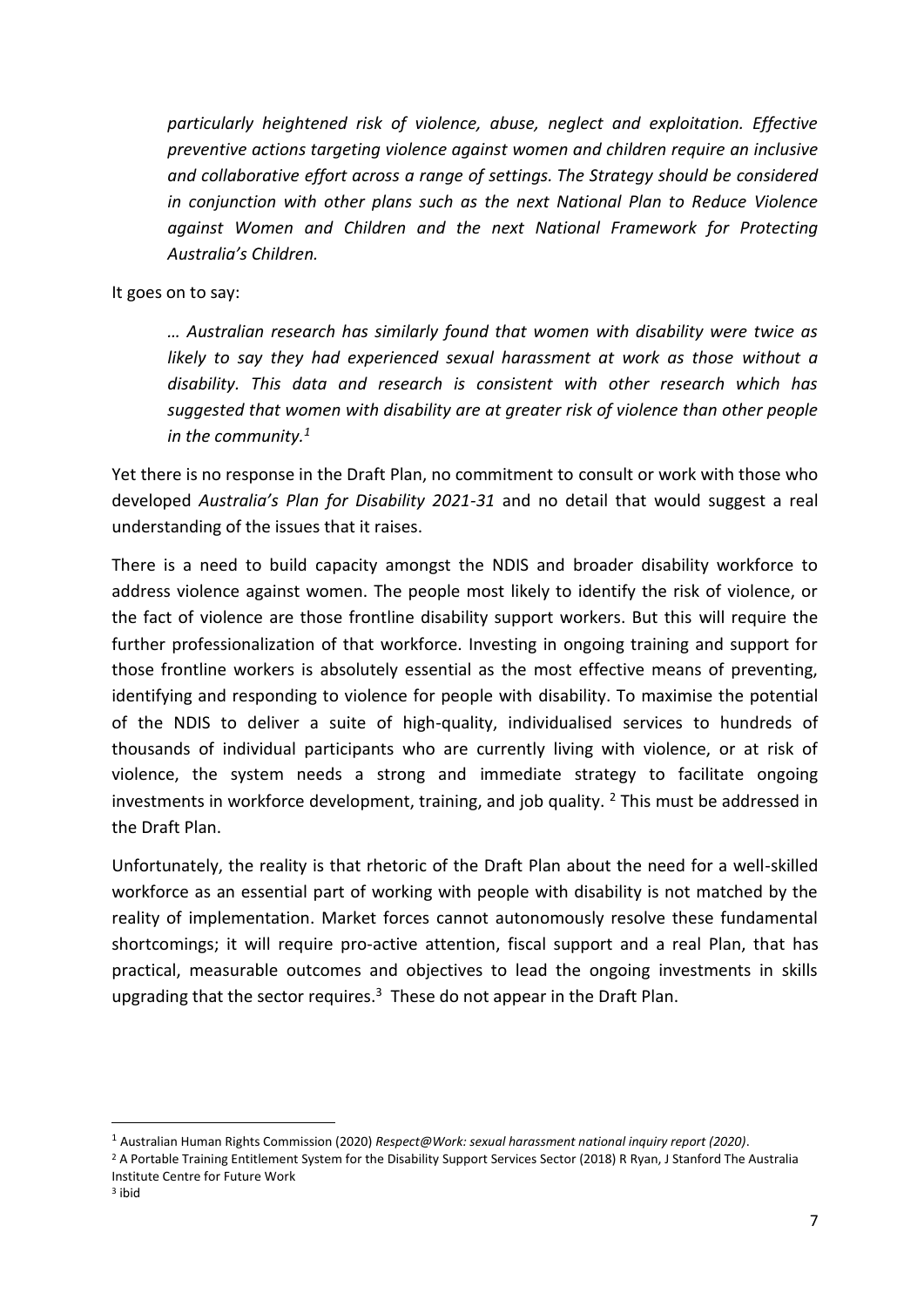#### First Nations women

In their Statement, delegates to the National Women's Safety Summit said:

*Conversations at the Summit also emphasised that under the 2010-2022 National Plan, we have not seen improvements for Aboriginal and Torres Strait Islander women and children. Across all levels of government, not enough has been done to capture the voices of First Nations people and to embed community-led solutions developed and delivered by Aboriginal and Torres Strait Islander organisations*.

Nothing in the Draft Plan commits the Federal Government concrete measures to work with with First Nation's people to end violence against women and children.

The Draft Plan sets out as a Foundation Principle, a commitment to 'Close the Gap', between Australia's First nations people and non-Aboriginal Australians. This section of the plan reveals a real lack of understanding and commitment to working *with* First Nations People, listening to and *hearing* their truth.

The Draft National Plan refers in its second pillar to ensure early intervention strategies for Aboriginal and Torres Strait Islander populations are culturally safe, community owned and delivered by prioritising funding for Aboriginal Community Controlled Organisations. This suggests that these organisations are not already there, deeply embedded in their communities and working in a culturally safe and appropriate way.

The problem is not that there are no organisations, but that they are under resourced, and over-extended. Specialist organisations that are community-controlled and employing First Nations people typically have short term funding contracts. Without clear commitments to improve funding and working conditions for these organisations, it is difficult to accept that the Government is genuinely committed to either closing the gap or addressing violence against First Nations women and children.

#### Diverse communities

These same issues apply when considering the experience of sexual, family and domestic violence for members of LGBTIQ+ communities, older women, women, children and young people in CALD communities, regional and remote communities and those living with mental health and the effects of alcohol and other drugs.

In the Statement by delegates to the National Women's Safety Summit, delegates made clear that a priority for the national Plan should be to:

*Listen, engage and be informed by diverse lived experiences, particularly those of victim-survivors, who are crucial to informing the development of policies and solutions and understand what works. Race, age, disability, culture, gender, including gender identity, amongst others forms of identity, impact on this lived experience. Victim-survivors of gender-based violence must be involved in decisions that impact upon their lives,* s*upport gender equality and address the complex intersection of gender inequality with other forms of discrimination, inequality and disadvantage.*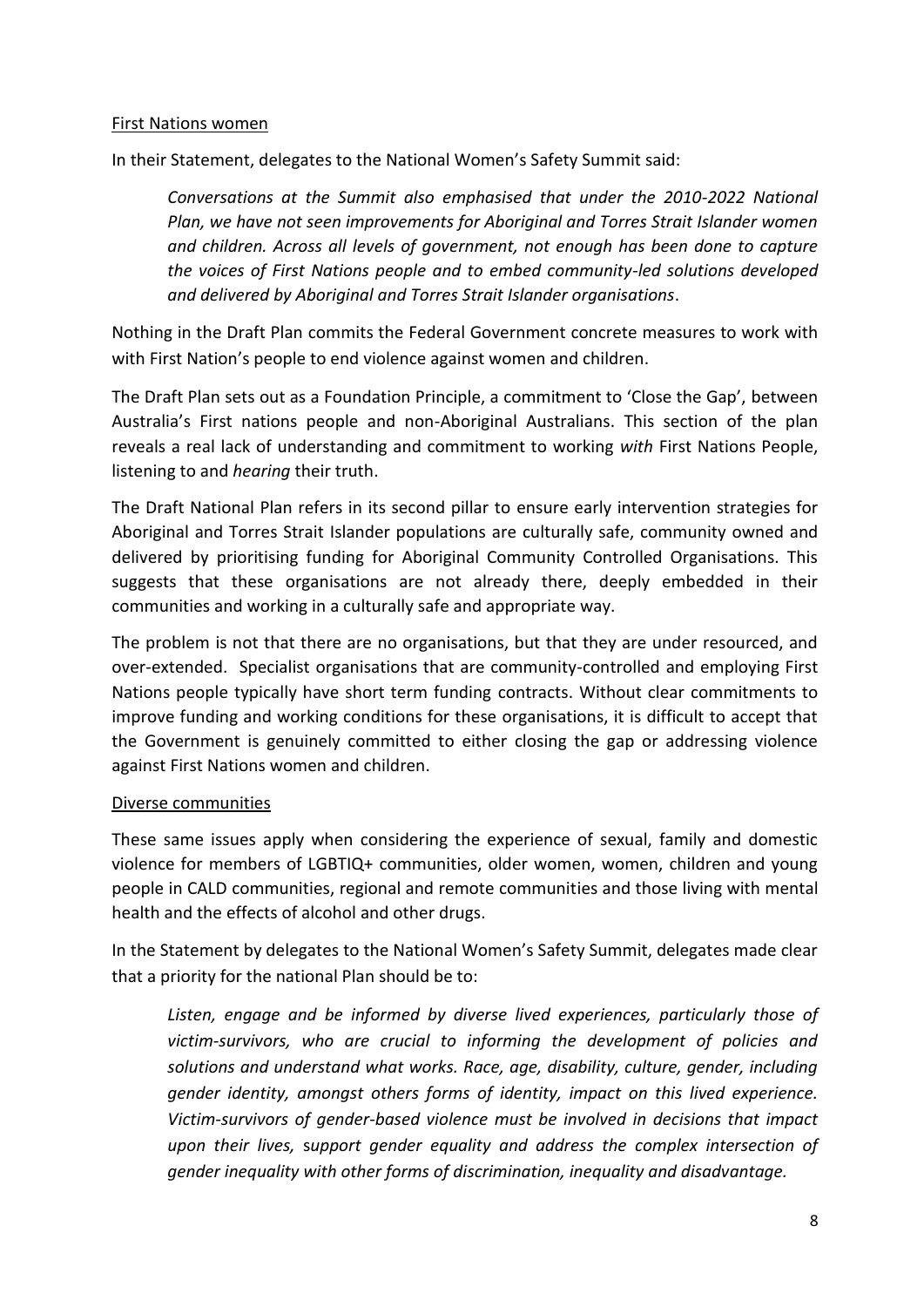Delegates called for this to be considered across the Draft Plan's *Four Pillars* of primary prevention, early intervention, crisis and recovery, and across all service systems so that:

*specialist support is available to all, including those who require more complex or nuanced service responses. Community-led responses must be prioritised.*

The plan does not address these issues with clear, measurable, concrete commitments to action and diminishes the leadership shown by diverse communities in ending violence against women.

There are already specialist, culturally safe and community-controlled organisations working very successfully across all the four pillars and foundation principles. Yet they typically have only short-term funding and are hostage to a constant competitive tendering process that mitigates against cooperative wrap-around service delivery and collaboration.

Members of those communities who are skilled and experienced to work with their own communities have little or no job security and few if any of the conditions that would be available if they were to work as public sector workers, employed by the Government.

One concrete commitment would be to reward community sector workers for their proficiency in community languages and cultural competence. Similar schemes are in place for public sector employees in most states and territories. A Community Language Allowance Scheme, such as that which operates in NSW, would ensure that appropriately skilled workers are attracted to women's services.

Further, the Draft Plan presents 'intersectionality' as a one of their Foundation Principles in addressing violence against women and children. It points to evidence that LGBTIQ+ communities are at higher risk of violence and self-harm. Yet the Prime Minister and his Government have gone to extraordinary lengths, in the same weeks as they released their Draft Plan, to introduce legislation in the form of a new *Religious Discrimination Act* that specifically encourages discrimination against people on the basis of their identity, including their gender.

**Q8. Do the Four Foundation Principles (gender equality, the diverse lived experiences of victim-survivors, Closing the Gap and intersectionality) appropriately underpin the National Pillars and actions within the Draft National Plan?**

Gender equality, the diverse lived experiences of victim-survivors, Closing the Gap and intersectionality are appropriate Foundation Principles to underpin the Draft National Plan. However, the Draft Plan fails to meaningfully engage with those Foundation Principles. Below, we discuss the plans deficiencies with regard to women's safety in the workplace, the

## **Q9. Do the Four National Pillars in the Draft National Plan provide a holistic approach to identifying and responding to gender based violence?**

The Four Pillars set out in the Draft plan are Prevention, Early Intervention, Response and Recovery. This is a useful way to audit the Government's policies and perhaps a useful way to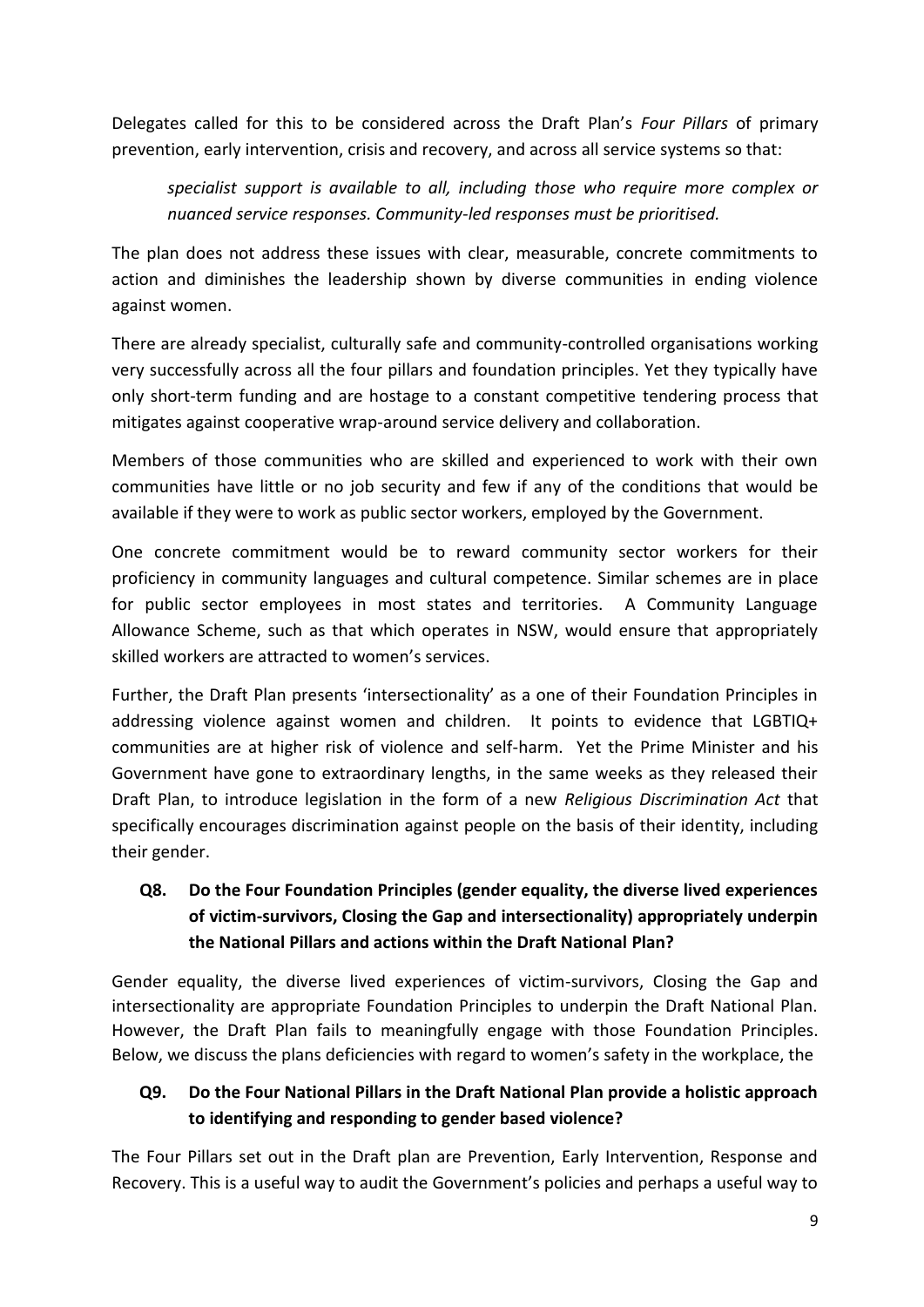audit the availability of resources for women and children living with violence. Like the *Foundation Principles*, there is no value to the Four Pillars unless the Government is committed to *doing* something.

We have already mentioned the Respect@Work Report, which includes almost identical pillars: What it takes to live with violence, what it takes to plan to leave violence and what it takes to recover from violence. The Respect@Work report was endorsed by the Statement of Delegates to the National Women's Safety Summit. Yet there is no discussion of these detailed and budgeted policy proposals in the Draft National Plan. Instead, the Draft National Plan commits to implement the Government's own *Roadmap to Respect* which has been dismissed almost without exception by specialists in the sector as an inferior document that ignores major issues, such as the need for universal access to paid family and domestic violence leave.

Further, there is no commitment to addressing the most fundamental of issues underpinning violence against women and children in Australia. These include poverty, homelessness, the impact of alcohol and other drugs, physical and mental health issues, being a First Nations Person, a member of LGBTIQ+ communities, a person with disability and being an older woman. Specialist services in these areas, are most often provided by community-based organisations, which rely entirely or almost entirely upon government grants. They are all captive to a constant cycle of competitive tendering, which results in a race to the bottom on wages and conditions for the people employed to deliver services. Subsequently, they are chronically underfunded.

At a broader level, the plan must include commitments to address the disparity in wealth and income between men and women. Transfer payments, such as unemployment benefits, youth allowances, while pensions for older Australians remain stubbornly low. They must be increased. Further, superannuation must be reformed to address women's poverty in old age. The superannuation guarantee rate must be increased and new women-focused superannuation accumulation pathways must be developed.

If the Government presents these four pillars as the basis of review for their policies, then they cannot complain when the practical reality is exposed. People living with violence and the people who work with them need more than words – we need you to hear us, and we need you to *do* something.

## **Q10. Do the Four Pillars in the Draft National Plan reflect the family domestic and sexual violence system?**

Yes, but they reveal an urgent need to review funding and support for the sector if it is to cope with its increasing workload and the expectations of the community and government.

Unless the Draft Plan is prepared to address these issues then it is very difficult to see how there can be a stable, skilled and committed workforce to deliver best practice standard services to women and children living with sexual, family and domestic violence.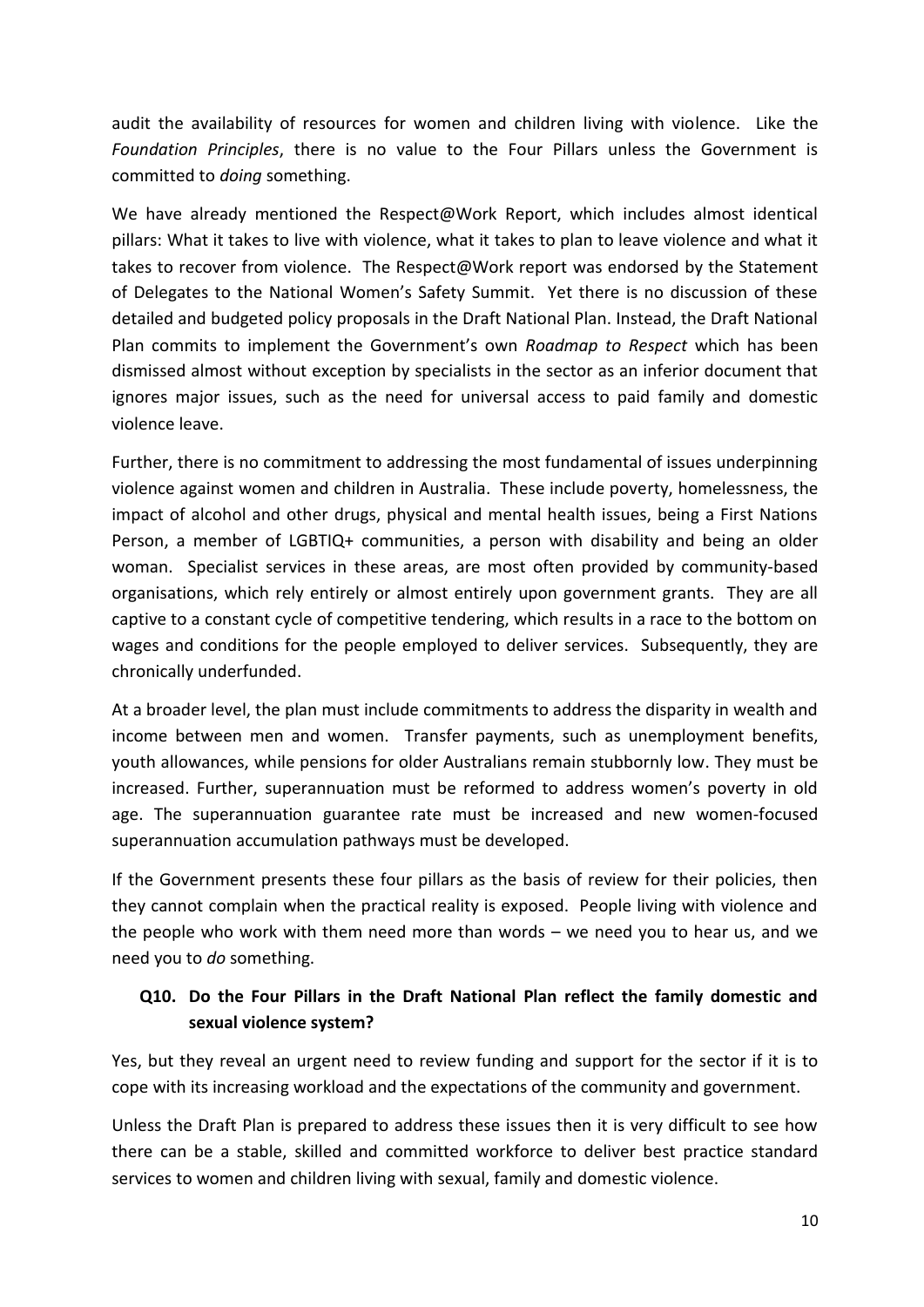In their Statement, Delegates to the National Women's Safety Summit pointed to the essential role played by the community sector, and by a collaborative approach in providing essential and specialist services under the four pillars of Prevention, Early Intervention, Response and Recovery.

Delegates said:

*Partnerships for early intervention, prevention, response and recovery must be community-led [and that] a whole of community, multidisciplinary, wrap around responses are required.* 

*Funding must take into account that programs must be localised, so that programs and models are developed and embedded within the systems of each area or jurisdiction.*

Delegates went on to say that the Draft Plan must:

*Recognise that community-led and place-based responses are critical in addressing diverse forms of gender-based violence through the promotion of strong and lasting partnerships with community organisations.* 

*Programs and service delivery must be adequately resourced and supported so that they are capable of achieving the stated goals of governments.* Investment ……*should provide long-term service level funding for frontline services, including housing and advocacy and needs-based funding.* 

The Draft Plan must be amended to meaningfully respond to these demands.

#### Skilled workers are leaving the sector

Poor working conditions are driving skilled frontline workers away from services needed to end violence against women and children.

In a recent survey of HESTA superannuation fund members, a significant number of people working in the community and disability sectors reported that they were considering leaving these sectors. Those workers reported that while they 'love my job and the people I work with', they plan to leave the sector over the next twelve months. Their reasons for leaving the sector included the very high levels of stress in their work, low wages and job insecurity, combined with the lack of training opportunities and the lack of career opportunities as the main reasons for leaving the sector and seeking alternate career paths.

A 2022 survey of ASU members in the community and disability sectors produced similar results. Skilled and experienced professionals in the community and disability sectors told us that more than 30% of community workers and more than 40% of disability workers plan to leave their employer in the next twelve months.

There must be clear commitments to improve both wages and working conditions for frontline workers. This must include the disability workforce.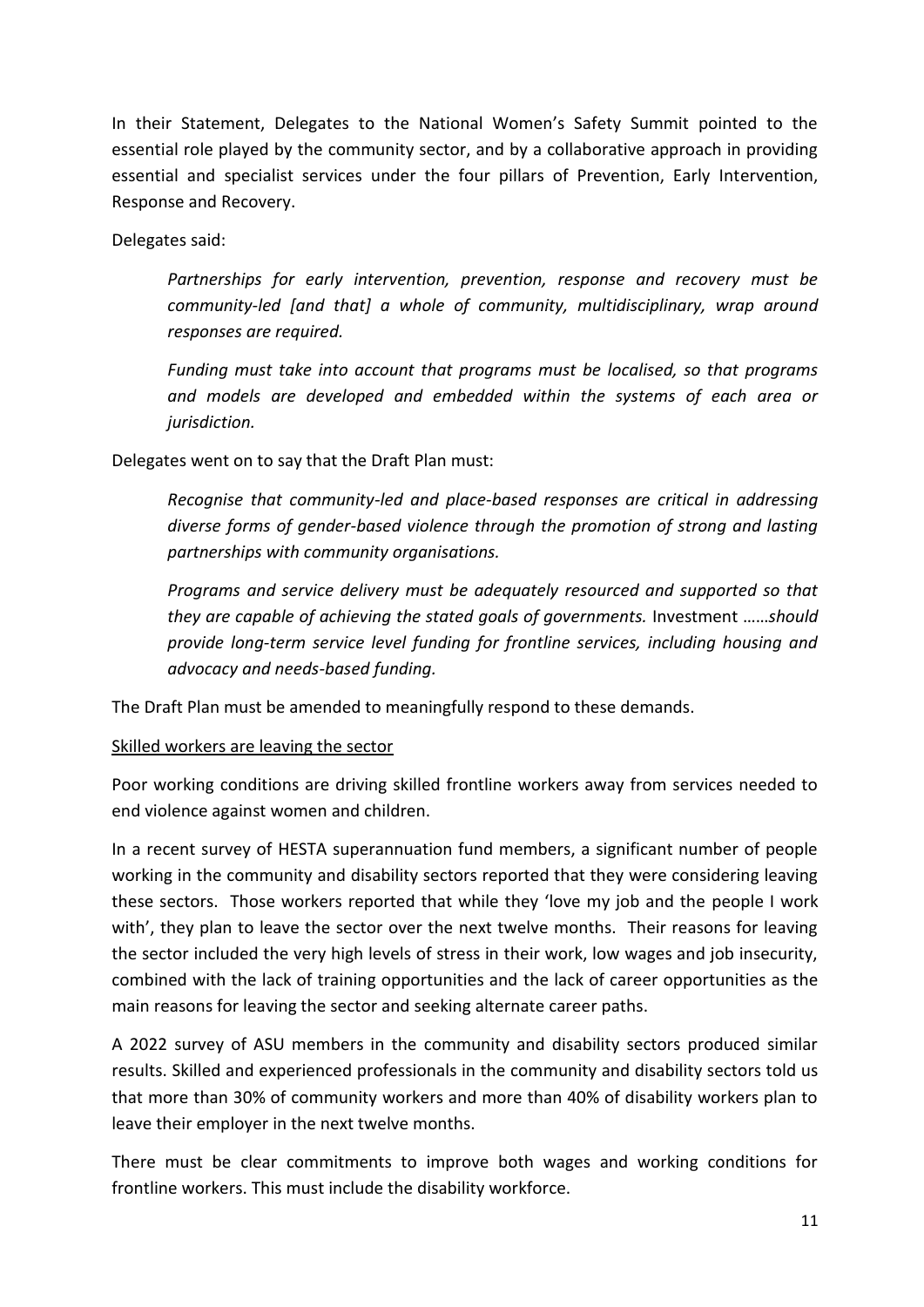#### Competitive tendering is impairing service delivery

The services required to end violence against women are multi-layered and multidisciplinary. These services are best delivered by a collaboration of government agencies and not-for-profit specialist community-based organisations. Each agency and organisation (and each of the workers in those organisations) plays an essential, specialist *but* interdependent role in lives of those living with, escaping or surviving violence. It is therefore damaging to the sector and ultimately to its clients when organisations and their workers are forced to compete for funding and other resources.

Since the 1990's, funding at all levels of government has been based upon 'competitive tendering'. In a survey of employers conducted by the ASU in the community services sector, the overwhelming concerns expressed in relation to funding was competitive tendering. This has resulted in organisations competing against each other to win government funding. As organisations race to have the lowest cost in this tender race, inevitably, they have tried to cut everything they can out of the labor costs, because this is the costliest part of their tender. There has been an increase in the 'on-demand' workforce, employed on insecure and fixed-term employment contracts. This impacts the quality of service provision.

We propose that all government tenders should be based upon a 'floor price' below which no tender can be lodged.

We propose a model floor price, based upon six elements:

*1. Wages for all workers, cannot be lower than Federal Award (SCHADS Award) rates including:*

- Annual wage increases.
- correct classification stream and level
- allowances
- penalties and loadings

*2. Provision will be made in the price for accrual of portable leave entitlements including:*

- Workers' compensation
- Annual leave including 5 weeks annual leave for shift workers.
- Personal leave
- Long service leave
- Paid Parental Leave
- Paid family and domestic violence leave

*3. Adequate overhead costs for all workers, regardless of the nature of their employment, including:* 

- Provisions for adequate supervision ratio depending on nature of service.
- Professional (clinical) supervision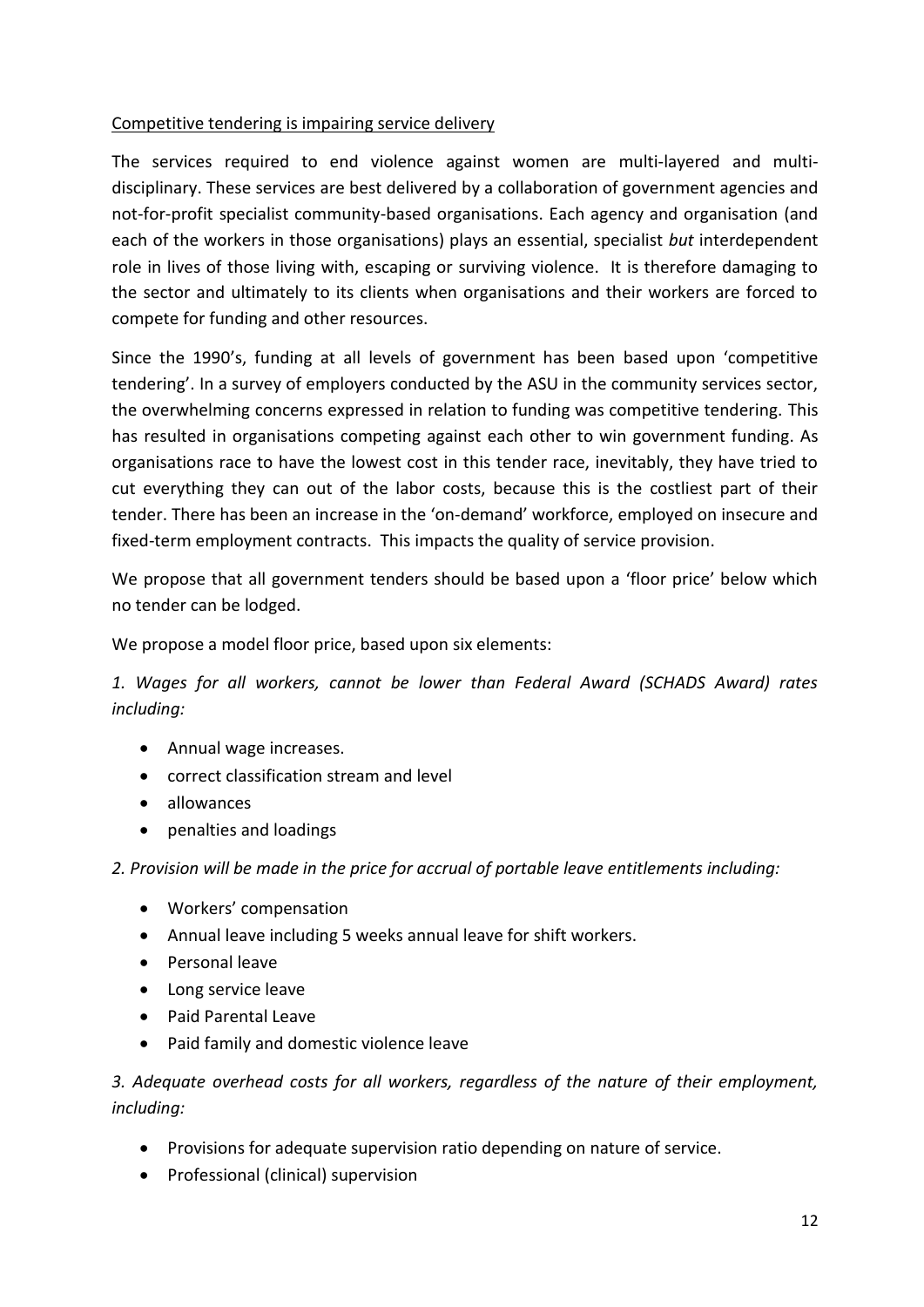- Provisions for onboarding of staff  $-$  induction, buddy shifts
- Provisions for regular team meetings
- Provisions for ongoing professional development and training including covering the cost and time of attaining any qualification requirement of the program (e.g., Diploma qualification for therapeutic care workers in out-of-home care services).
- Provisions for Workplace Health and Safety Representatives at a reasonable ratio to be trained and perform their work in accordance with legislation.

## *4. End of contract considerations for all workers, who do not receive a casual loading, including:*

- Redundancy and notice requirements in case of contract not renewed.
- Outplacement services

#### *5. Continuity of service provisions including:*

- Price should be modelled on maximising permanent employment (Fulltime and Part time) rather than casual or fixed term contracts or rolling contracts.
- Price should enable experienced workers to be recruited and retained

#### *6. Providers required to comply with industrial law, including:*

- Requirement to consent to arbitration in contract.
- Capacity for dispute to be raised with the relevant funding body if industrial entitlements are not followed.

## There is need for specialist training to deliver a trauma-informed service for those people living with sexual, family and domestic violence

In its Statement, Delegates to the National Women's Safety Summit said:

*Responses must be locally designed and delivered, and recognise specific challenges experienced by those at risk of gender-based violence in these communities……..counselling responses must be able to respond to localised challenges to ensure women receive appropriate support. Specialist sexual assault services must be available for women in all areas. Mainstream counselling responses must be able to respond to localised challenges to ensure everybody impacted by domestic, family and sexual violence is able to access culturally safe and traumaspecialist support. This must also reflect the specific and unique needs of people in remote and very remote communities, as well as the needs of Aboriginal and Torres Strait Islander people and other communities with diverse backgrounds (such as those living with disability, LGBTQIA+ people and CALD communities).*

It is clear that people living with violence recognize the priority of specialist skills in those with whom they work. To deliver a trauma-informed service, frontline workers must have specialist training.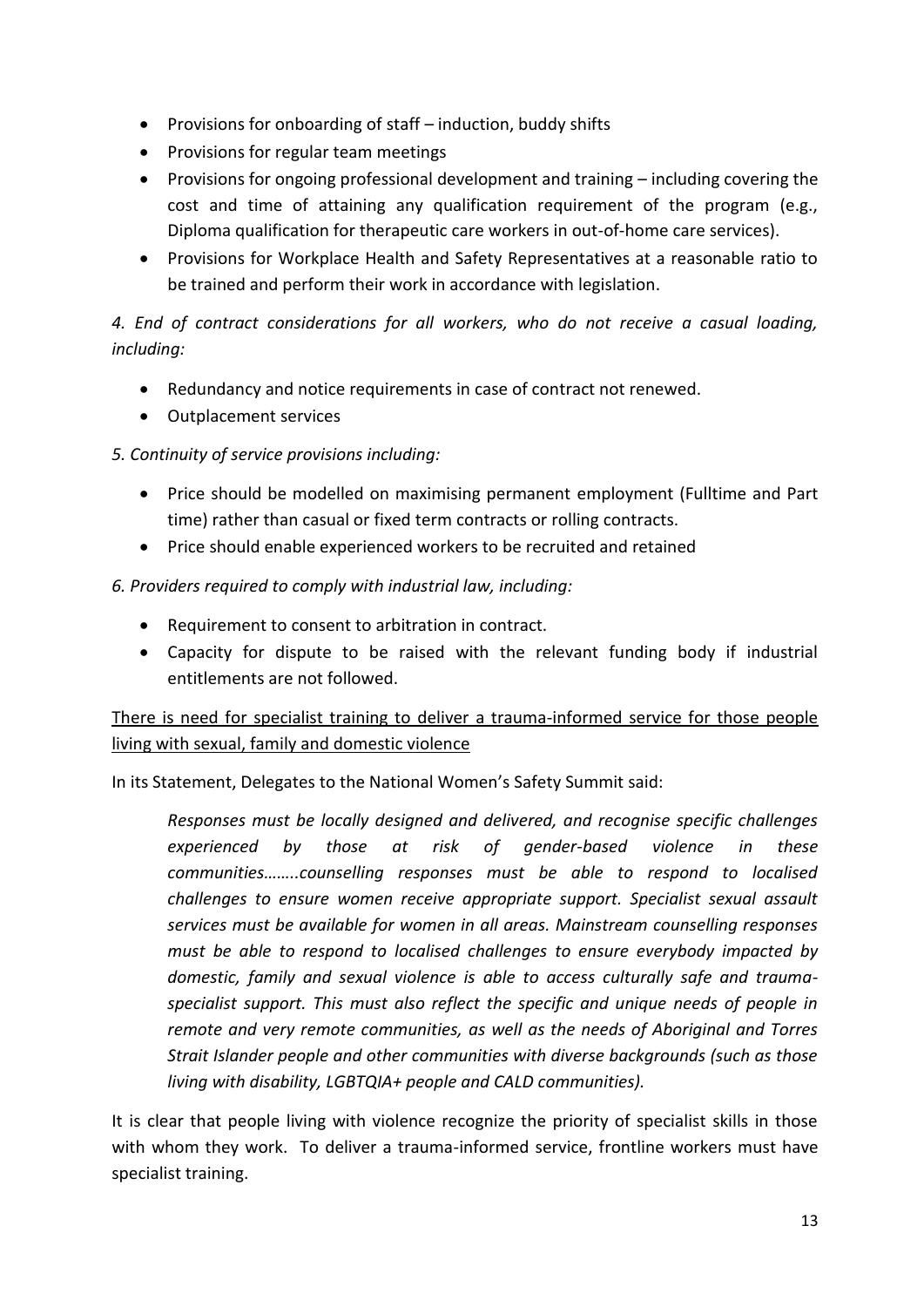Low paid, casual employment prevents frontline workers accessing accredited training from reputable providers in the delivery of trauma-informed services and the pricing formula in the NDIS means that there is very little in-service training.

## Frontline workers supporting with people living with sexual, family and domestic violence need adequate support to address vicarious trauma

We need to ensure that the people charged with ending violence against women are supported and protected in their work. Vicarious trauma is a significant problem for workers in the community sector. This is where a person is traumatised by the harrowing experiences of another person. We should also note that many workers in the community sector are themselves the victims of abuse and violence.

Working with people at risk of violence or living with violence is specifically recognised as a key factor in the diagnosis of vicarious trauma and other stress related illnesses in those who work in child protection.<sup>[2]</sup> This is an issue that confronts workers in government and nongovernment organisations and agencies, faith based and secular services and affects all professions. It is an issue that has serious and potentially long-term harmful effects on the individual concerned, their family and work colleagues as well as on clients. Vicarious trauma impacts individual and organisational productivity and also has a financial impact in terms of workers compensation and other related health costs. Ground-breaking research and other work done by Rape & Domestic Violence Services Australia is now a preferred model for international best practice among organisations and agencies involved in trauma work. This approach to the prevention, diagnosis and treatment of vicarious trauma resulting from working in the field of child protection sexual assault and domestic violence has been shown to both prevent and mitigate the impact of vicarious trauma on workers and organisations.

We recommend that a joint consultative committee should be established that includes the directors of appropriate government departments and sector specialists and peaks, including People with Disability Australia, Incision Australia, peak bodies representing First Nations community-controlled organisations, LGBTIQ community-controlled organisations, migrant and settlement services and community sector specialists working with sexual, family and domestic violence. The consultative Committee should be charged with developing a training program and a program for professional clinical supervision for all agencies and services engaged with families, children and young people at risk and living with sexual, family and domestic violence.

To address this issue, the Draft Plan must provide for a portable training scheme in the disability and community sectors, to enable those workers to develop the specialist skills, including the delivery of trauma-informed service.

**.**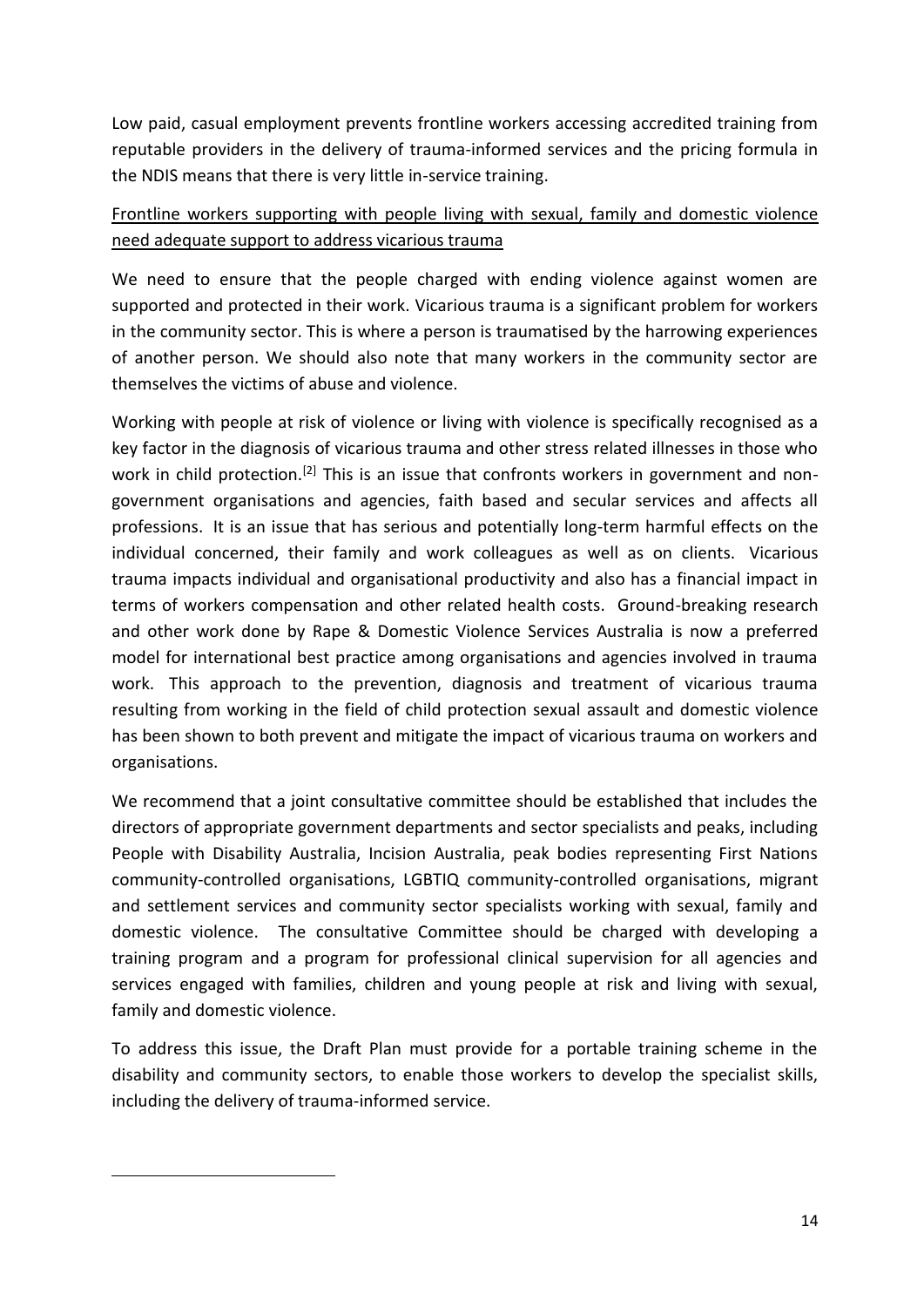#### Training and development for the workforce

In Pillar 3, Focus area 1 of the Draft National Plan, it commits to:

*Ensure a resourced service system with an appropriately skilled and qualified workforce is available to support all victim-survivors, including victims of sexual assault, and address perpetrator behaviour no matter where they are located or their individual characteristics, through frontline services provided by states and territories.*

- *Account for the increased costs of providing services in remote communities.*
- *Support workforces to access training and information to build capability to deliver evidence based and trauma informed services to victim-survivors and perpetrators, including in areas of emerging forms of family, domestic and sexual violence, such as technology-facilitated abuse including new and emerging technologies.*
- *Establish a national minimum service level and ensure consistency in support across jurisdictions.*

This priority is reflected in the Statement of Delegates to the National Summit on Women's Safety, in which Delegates state that the National Plan should ensure:

*there is training and workforce development and support across sectors such as the police, justice systems, and frontline services, to ensure responses and supports for domestic, family and sexual violence are appropriate for all people, regardless of their background or lived experience and across the spectrum of specialist prevention, intervention, response and recovery services.* 

There is no strategic approach, no measurable objectives, nor detail on how the Draft Plan will address these challenges and issues. Without any detail on how the Draft Plan will be implemented or measured, it is difficult to say how it will support building any evidence at all.

To address this issue, the Draft Plan must provide for a portable training scheme in the disability sectors, to enable those workers to develop the specialist skills, including the delivery of trauma-informed service.

Many employees in the NDIS work for multiple employers. This means they are not prioritised for training by *any of those employers*. A portable training scheme would allow individual workers to accumulate funding for professional development and training as they work in the NDIS system across multiple employers. <sup>4</sup>

**.** 

<sup>4</sup> A Portable Training Entitlement System for the Disability Support Services Sector (2018) R Ryan, J Stanford The Australia Institute Centre for Future Work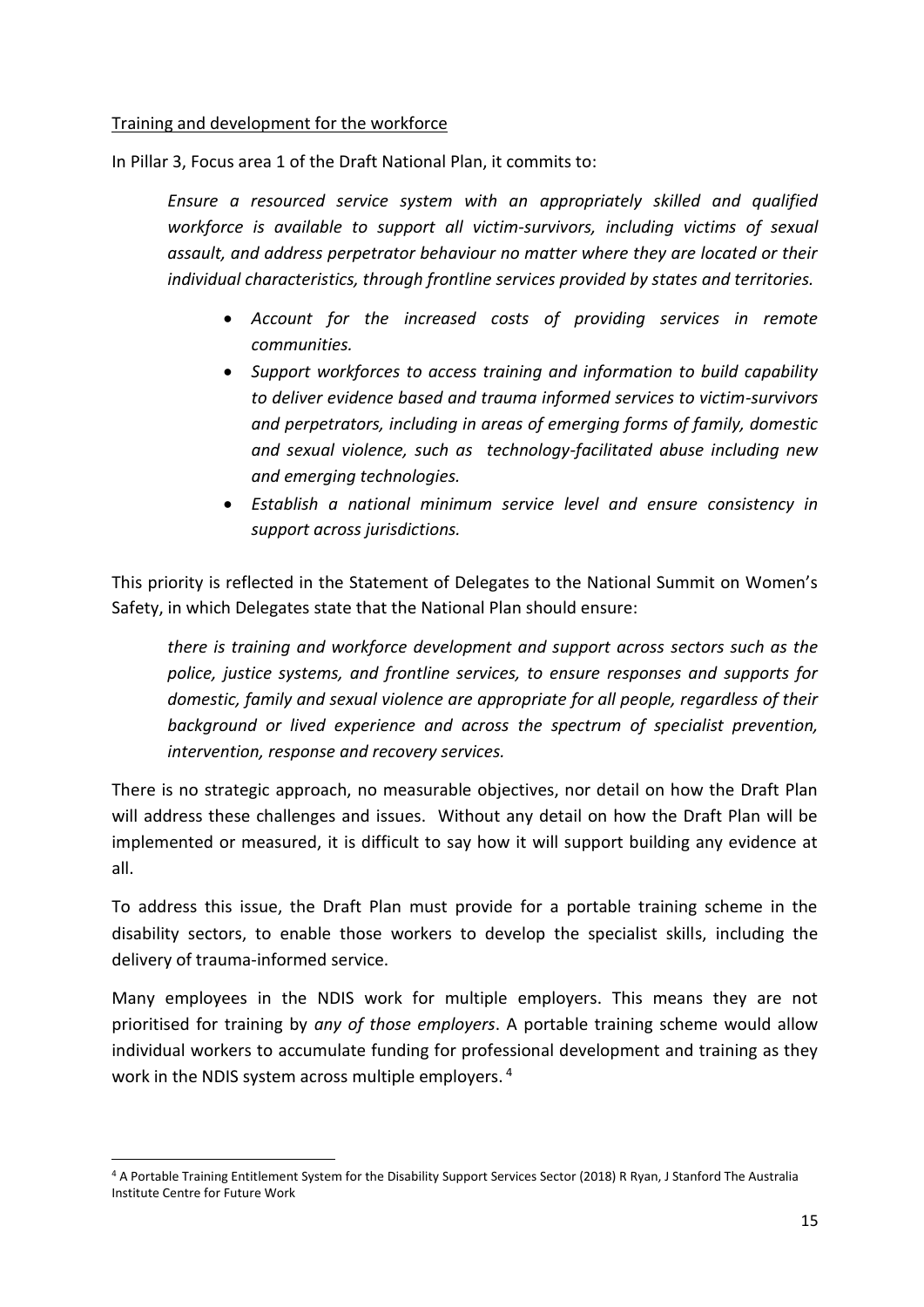#### Regional Services

There is a pronounced shortage of appropriate services in regional areas. It is difficult for regional areas to address skills shortages by attracting and retaining workers from other areas due to a perception of poor infrastructure, services and amenity. As we have previously discussed, addressing issues around job security, career development, education and training, good wages and salaries are therefore vital, both in terms of capacity building for the local workforce and attracting and retaining workers from other areas in order to allow regional areas to support the skills needed in growth sectors of the workforce. The ABS and Government's Labour market Information Service both report consistent data that reflects long term skills shortages among those workers who deliver specialist sexual, family and domestic violence services in the healthcare and social assistance sector. The current expectation is that the sector is expected to require another 85,000 workers in regions through to 2023. With long lead times on professionals in these industries it is vital that action starts now to create the skills development pathways. These new areas of job growth require a policy focus on ensuring people in regional areas are ready and equipped with the right skills, knowledge and aspiration to successfully engage in and drive these growth areas in their local communities.

In its report, *The Future of Regional Jobs*, the Regional Australia Institute lists ten regions with the greatest projected increase in jobs. In most of these regions, job numbers are expected to be driven mainly by health care and social assistance. Together, these regions account for around 86,000 new jobs, including specialist child protection, sexual assault and family and domestic violence workers between 2019- 2023. The top ten regions include Gold Coast, Sunshine Coast, Newcastle and Lake Macquarie, Capital Region NSW, Geelong, Richmond-Tweed, Hunter Valley (excluding Newcastle), Illawarra, Cairns and Mackay. Newcastle and Lake Macquarie are projected to have the highest growth in regional Australia, expected to grow by 13,607 jobs by 2023, driven largely by around 6,584 health care and social assistance industry jobs (community and disability support jobs).

Given rapid growth in demand for similar types of workers in different regions, it is very likely that there will be intense competition for workers with similar skills sets over the next five years. With vacancy rates increasing sharply already in some regions, just to meet current demand for skilled labour, and there is the additional consideration of replacement for people who leave these industries.

In this context, some form of partnership approach to skills development and implementation is necessary for successful outcomes. <sup>5</sup>

This partnership strategy must ensure:

**.** 

 Wages and working conditions attractive enough to recruit and retain tens of thousands of new workers.

<sup>5</sup> The Future of Regional Jobs. Regional Australia Institute, April 2019 SIP.2018.2.1.2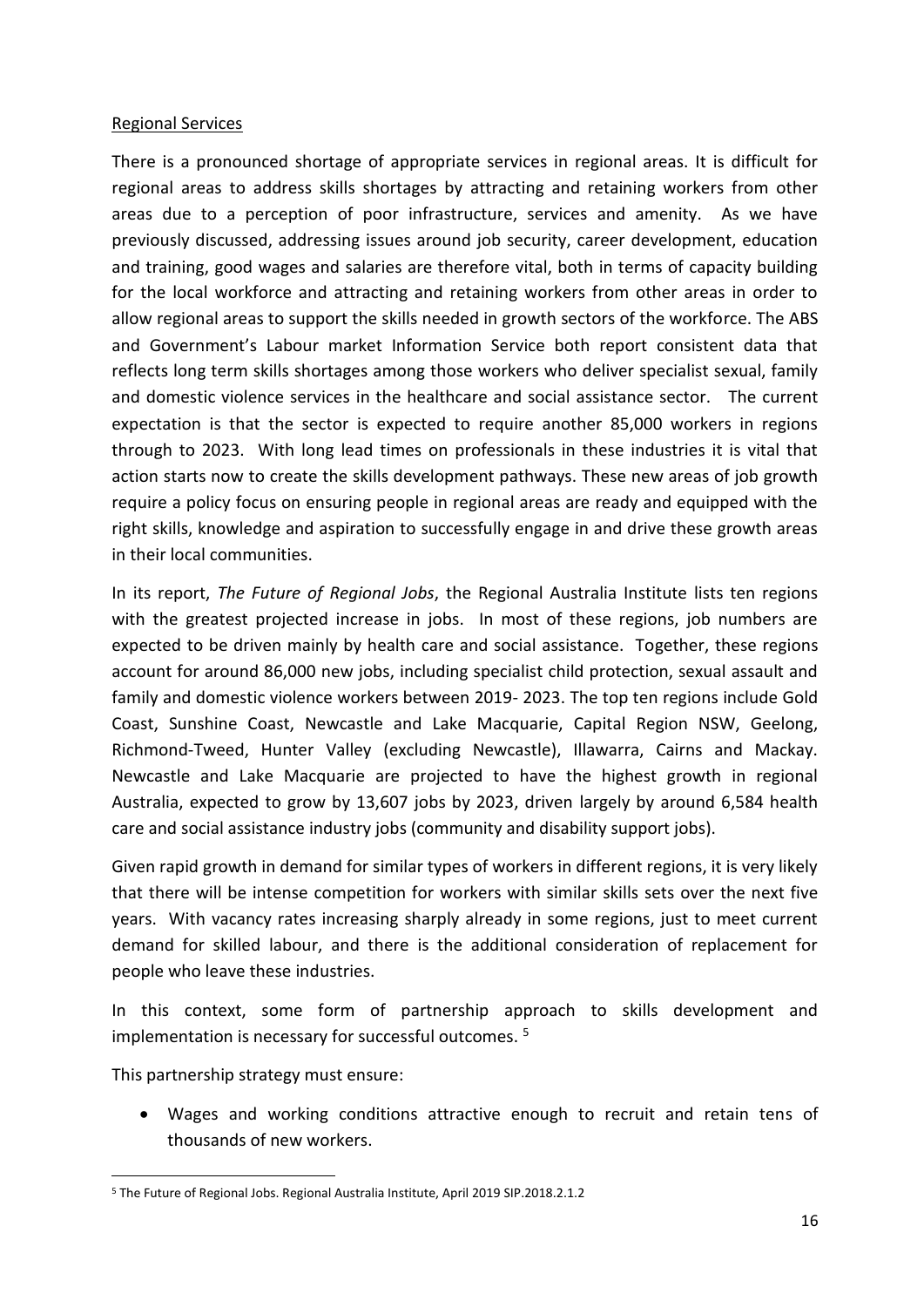- Good job quality, including employment security, autonomy and recognition.
- The development of a range of appealing career paths in the sector, so that workers can see a positive long-term future working in this field.
- A systematic strategy for training, qualifications and workforce development.

While recognising the importance of a partnership approach to skills development and implementation, it is nonetheless essential to recognise that there needs to be government stewardship and funding of a national training scheme in the sector. A national scheme cannot be effectively implemented when the parties include employers and employees but not government.

## **Q11. Does the Draft National Plan reflect the needs and experiences of women and children?**

No, as we have said previously, the Draft National Plan is much more of a list of good things and commentary on bad things than an actual *plan*. There is little or no reference to the experience of women who work and are living with violence or the relationship between women's poverty and violence.

The financial cost for a woman of leaving a violent relationship, particularly if she has children, is prohibitive. There is also strong evidence that a woman who is secure in her employment is far more likely to leave a violent relationship and to stay out of that relationship. The Draft Plan should include a commitment to legislate for universal paid family and domestic violence leave, so that working women could keep their jobs. Newstart and other transfer payments must be increased. This will ensure that women who are not working have a sufficient income to leave a violent relationship without fear that they will throw themselves and their children into poverty.

There is little consideration of the needs of older women, many of whom have worked for their whole life, but find themselves without savings or the capacity to buy a home, and no income to pay private rent. A practical response to this issue would be to address the dysfunctional accumulation pathway that leaves so many women without savings or home ownership at the time of their retirement and so little capacity to leave a violent relationship. The word superannuation does not appear even once in the Draft plan.

It would be useful for the Draft Plan to the lack of access to secure housing is critical in the decision making of a woman when deciding to leave a violent relationship. Many women and children leaving violence cannot find secure medium and longer-term housing. There is a critical shortage of crisis accommodation, much less affordable housing for women and their children when they leave violence. These experiences are even worse for some people, including First Nations women and children, people with disability, older women, women from CALD backgrounds and people from LGBTIQ+ communities.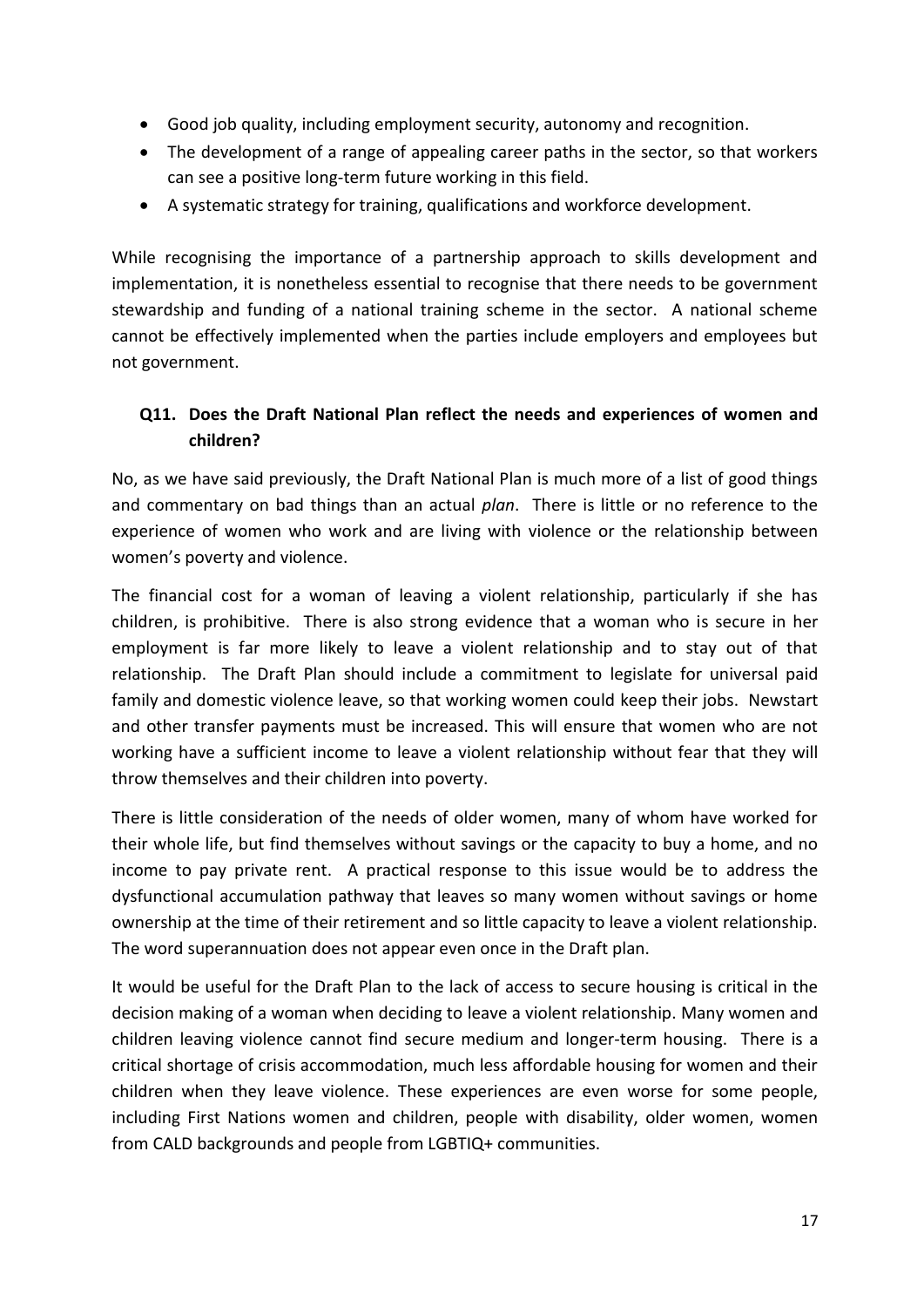## **Q12. Does the Draft National Plan reflect the needs and experiences of diverse communities and individuals?**

While the Statement of Delegates to the National Women's Safety Summit respectfully points to the systemic barriers of intersectionality that confront diverse communities, the Draft Plan is more of an esoteric commentary than a practical commitment to address these. If systemic barriers are to be confronted and overcome, there needs to be a genuine wholeof-government commitment to considering these features in the development of public policy and legislation. For example, it is difficult to believe that the Government genuinely recognises the significance of intersectionality as an issue in preventing violence against women and children when it has recently gone to extraordinary lengths to introduce legislation in the Religious Discrimination Act that specifically encourages discrimination against people on the basis of their identity, including their gender. Moreover, there is no doubt that in the very process itself of introducing this legislation, which would legitimise inequality for people of diverse identities, there has been a heightened fear of violence, including against LGBTIQ+ communities. There has also been a heightened risk of self-harm in those communities, which the Draft National Plan acknowledges already experience a higher risk of violence and self-harm.

Similarly, as we have said previously, there is no acknowledgement of the National Disability Strategy, or its recommendations, or measurable outcomes for address violence and trauma among people with disability. There is also no measurable outcome or plan for addressing violence in First Nations communities, or a practical address of the Closing the Gap targets. Worse, the Draft Plan appears to believe that there are no community-based organisations that currently exist or are having any success.

The Draft Plan demonstrates very little practical understanding of CALD communities. It implies that there is one homogeneous CALD community with similar or same issues. There is no recognition of the differences between women who are refugees, temporary visa holders, long term migrants, older women, and women from diverse cultural backgrounds and experiences – including those who have experienced trauma of their own in their country of origin and in the journey to Australia.